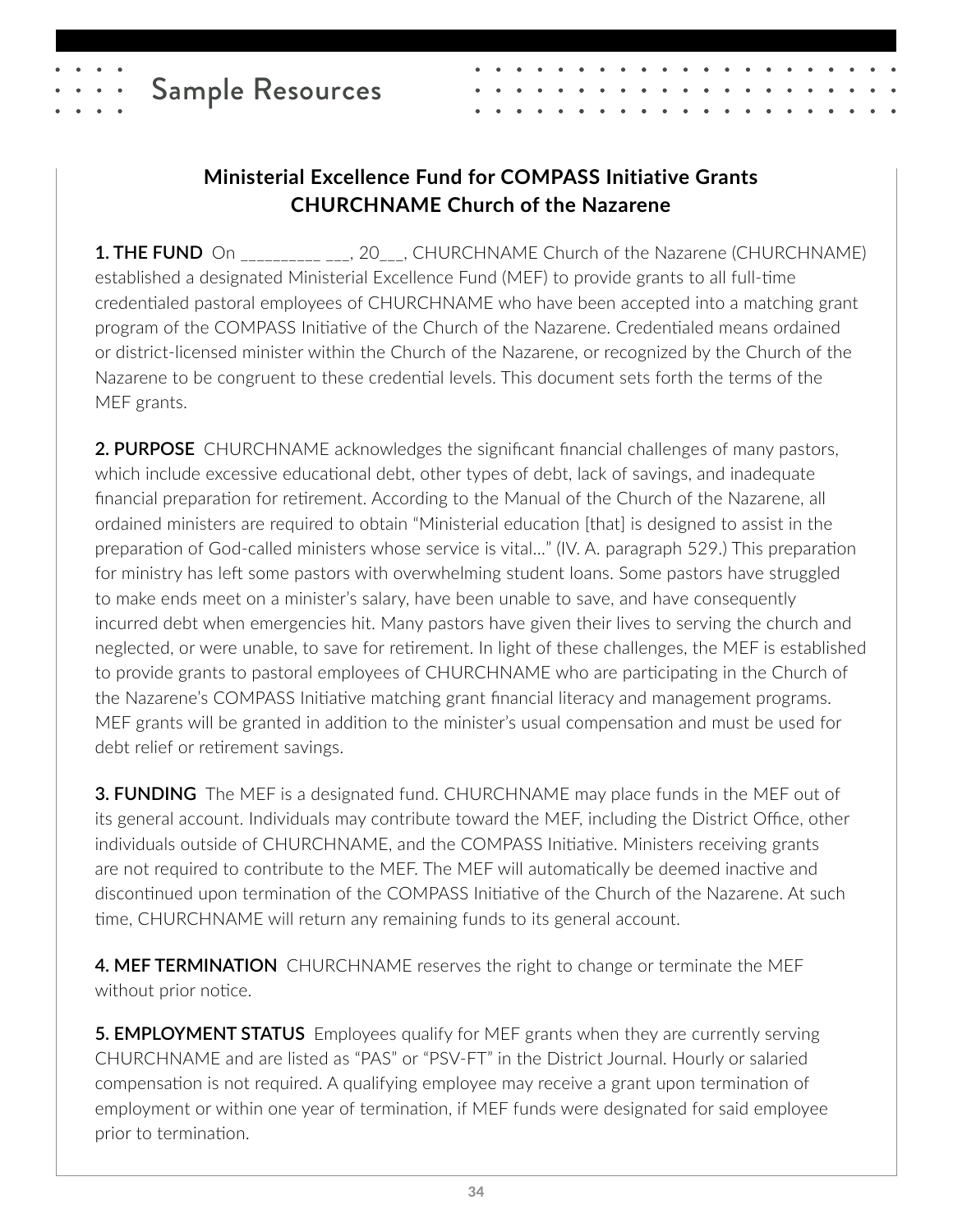

## **Ministerial Excellence Fund for COMPASS Initiative Grants CHURCHNAME Church of the Nazarene (continued)**

**6. PROHIBITED CHOICES** CHURCHNAME is prohibited from offering eligible pastoral employees a choice between an MEF grant and other compensation.

**7. GRANTS** CHURCHNAME will disburse a grant or grants to a qualifying minister for use as educational or personal debt repayment, or as a contribution to the minister's Fidelity 403(b) retirement account at Pensions & Benefits USA. Disbursements may be made immediately or according to a specified time schedule, but no later than 60 days after the minister completes the COMPASS Initiative matching grant program.

**A. Debt Relief** Grants for debt relief may be applied to the minister's or spouse's debts. Any MEF grant for debt relief will be disbursed to the minister as taxable income. Up to \$5,250 per year may be disbursed tax-free for student loan repayment, according to the CARES Act and the CAA of 2021 (for payments made after March 27, 2020 and before January 1, 2026), if CHURCHNAME has an Educational Assistance Program. See the 2021 IRS Publication 970 (p. 67) and the 2021 IRS Publication 15-B (p. 10).

**B. Retirement Readiness** Any MEF grant for retirement savings will be disbursed as a Nonelective Employer Contribution directly to the minister's 403(b) account and will be tax-free until withdrawal from the account. See the 2021 IRS Publication 571 (p. 4).

**8. COMPASS MATCHING GRANTS** Upon completion of a COMPASS Initiative matching grant program, the participating minister will submit a matching grant request to the COMPASS Initiative, which will include the exact amount of CHURCHNAME's MEF grant that has been, or is being, disbursed to the participating minister. The COMPASS Initiative will send a check to CHURCHNAME's MEF for the same amount, up to \$5,000 for the COMPASS Journey and up to \$1,000 for the COMPASS Quest. CHURCHNAME will disburse this matching grant according to the standards set forth in this document.

**9. GRANT APPLICATION** A qualifying pastoral employee of CHURCHNAME will submit a request for an MEF grant to the governing body of CHURCHNAME within thirty days of being accepted into a COMPASS Initiative matching grant program.

**10. GRANT APPROVAL** The governing body of CHURCHNAME will review grant requests made by qualifying ministers and determine the amount of the grant based on the availability of funds in the MEF or their MEF fundraising goal.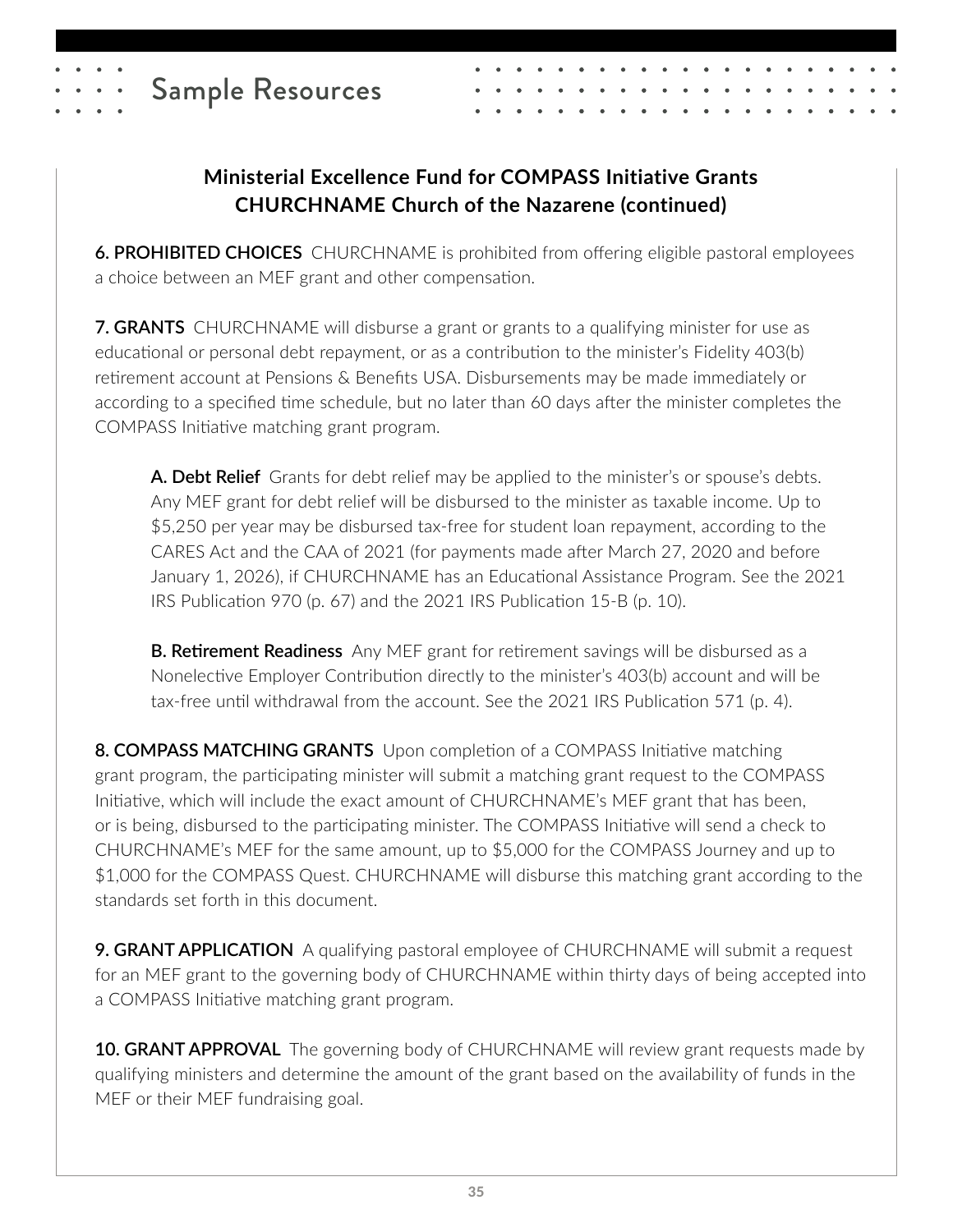

## **Ministerial Excellence Fund for COMPASS Initiative Grants CHURCHNAME Church of the Nazarene (continued)**

**11. PAYMENT CONFIRMATION** The participating minister must email copies of all debt payment confirmations to the COMPASS Initiative at COMPASS@nazarene.org. This will include all payments made with the CHURCHNAME MEF grant and the COMPASS Initiative matching grant. The CHURCHNAME treasurer, or appropriate person responsible for making the minister's 403(b) retirement contribution on behalf of CHURCHNAME, must email a copy of the confirmation email(s)/letter(s) to the COMPASS Initiative at COMPASS@nazarene.org. All payment confirmations must be emailed to the COMPASS Initiative within 30 days of payment.

**DISCLAIMER** This template is provided solely as an optional framework. The Church of the Nazarene, Inc. does not provide tax or legal advice, and we recommend that the local church consult with a qualified legal/ financial advisor for guidance on the plan that will be most advantageous for the church and the minister.